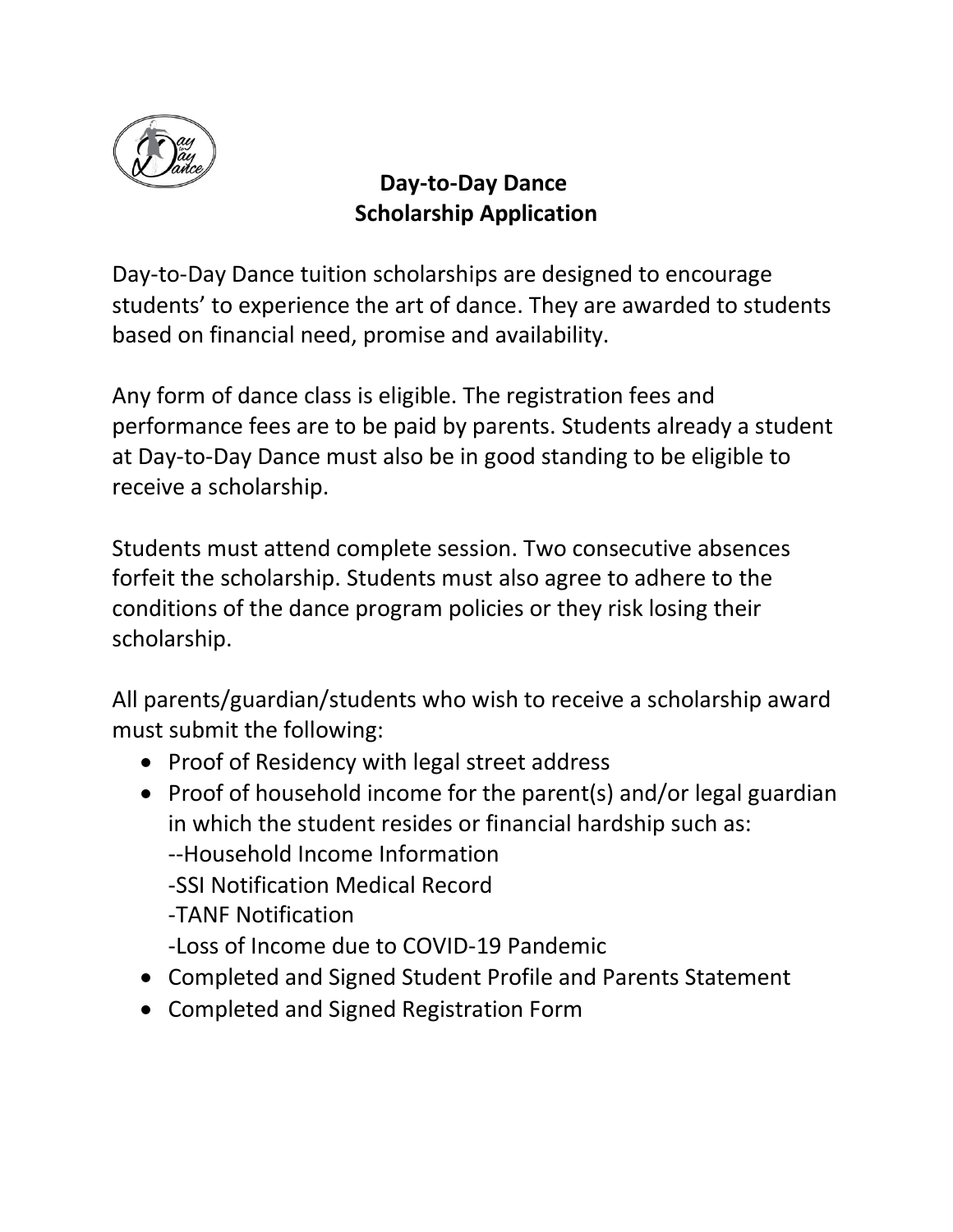The student must fill out their portion of the application to the best of their ability and parents fill out their portion. **SCHOLARSHIP APPLICATION FORM**

| Name of |                                                                                                                              |
|---------|------------------------------------------------------------------------------------------------------------------------------|
|         |                                                                                                                              |
|         | Academic School: ______________________________Grade: _____Birthday: ___________                                             |
|         |                                                                                                                              |
|         |                                                                                                                              |
|         |                                                                                                                              |
|         |                                                                                                                              |
|         |                                                                                                                              |
|         |                                                                                                                              |
|         | Have you (student) previously taken classes at Day-to-Day Dance?<br>For which class are you (student) seeking a scholarship? |
|         |                                                                                                                              |
|         |                                                                                                                              |
|         |                                                                                                                              |
|         |                                                                                                                              |
|         |                                                                                                                              |

**Please use the following lines to provide reason you (parent) and your child is in need of a Day-to-Day Dance scholarship.**

\_\_\_\_\_\_\_\_\_\_\_\_\_\_\_\_\_\_\_\_\_\_\_\_\_\_\_\_\_\_\_\_\_\_\_\_\_\_\_\_\_\_\_\_\_\_\_\_\_\_\_\_\_\_\_\_\_\_\_\_\_\_\_\_\_\_\_ \_\_\_\_\_\_\_\_\_\_\_\_\_\_\_\_\_\_\_\_\_\_\_\_\_\_\_\_\_\_\_\_\_\_\_\_\_\_\_\_\_\_\_\_\_\_\_\_\_\_\_\_\_\_\_\_\_\_\_\_\_\_\_\_\_\_\_ \_\_\_\_\_\_\_\_\_\_\_\_\_\_\_\_\_\_\_\_\_\_\_\_\_\_\_\_\_\_\_\_\_\_\_\_\_\_\_\_\_\_\_\_\_\_\_\_\_\_\_\_\_\_\_\_\_\_\_\_\_\_\_\_\_\_\_ \_\_\_\_\_\_\_\_\_\_\_\_\_\_\_\_\_\_\_\_\_\_\_\_\_\_\_\_\_\_\_\_\_\_\_\_\_\_\_\_\_\_\_\_\_\_\_\_\_\_\_\_\_\_\_\_\_\_\_\_\_\_\_\_\_\_\_ \_\_\_\_\_\_\_\_\_\_\_\_\_\_\_\_\_\_\_\_\_\_\_\_\_\_\_\_\_\_\_\_\_\_\_\_\_\_\_\_\_\_\_\_\_\_\_\_\_\_\_\_\_\_\_\_\_\_\_\_\_\_\_\_\_\_\_ \_\_\_\_\_\_\_\_\_\_\_\_\_\_\_\_\_\_\_\_\_\_\_\_\_\_\_\_\_\_\_\_\_\_\_\_\_\_\_\_\_\_\_\_\_\_\_\_\_\_\_\_\_\_\_\_\_\_\_\_\_\_\_\_\_\_\_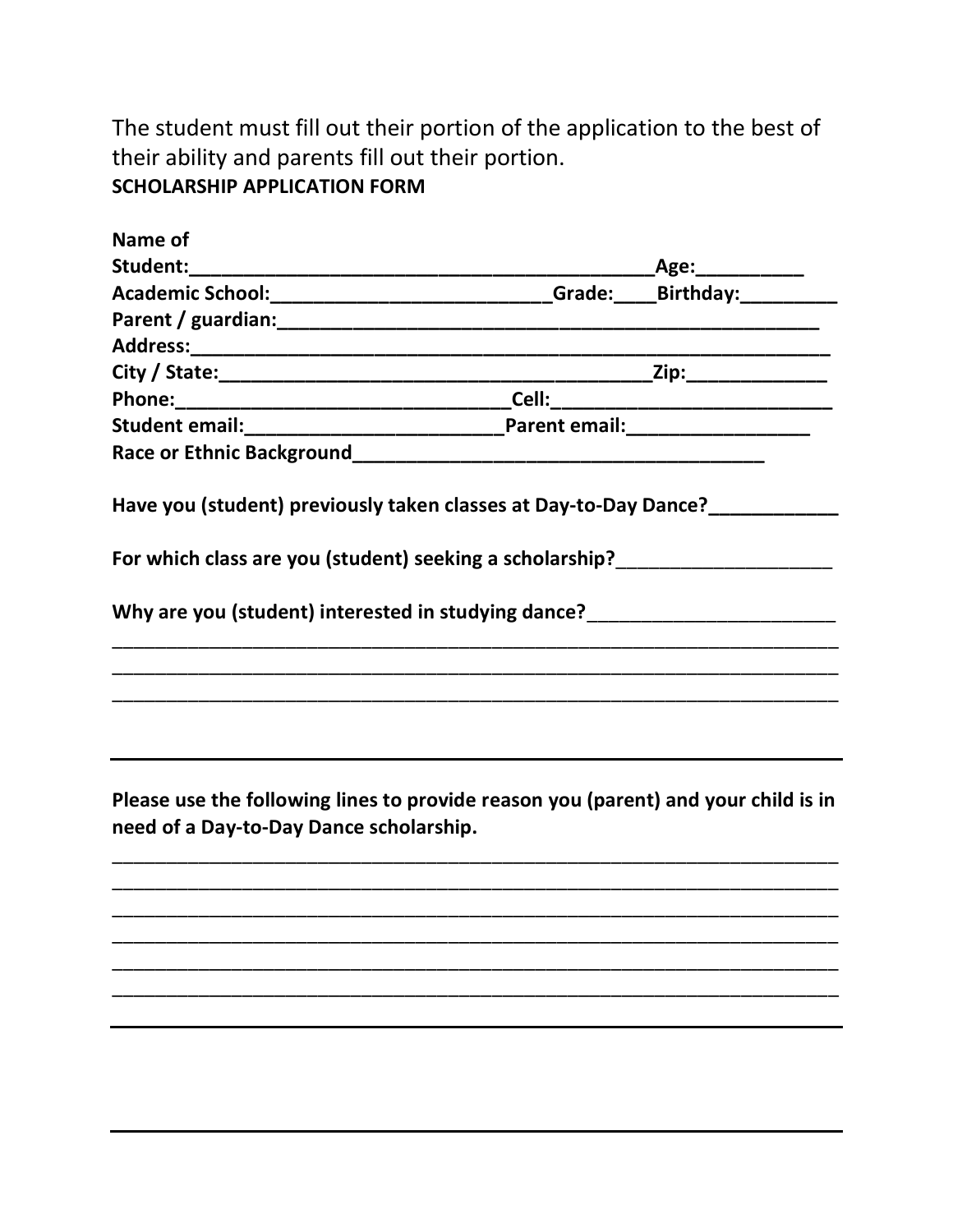## **Please answer the following questions to better inform us of your scholarship needs:**

#### **Scholarship Student lives with: (if under 18)**

Both Parents \_\_ Parent/Step-Parent or Partner \_\_ Grandparent(s)\_\_ Foster Parent\_\_ Single Parent\_\_ Parent/Grandparent(s)\_\_\_ Other:\_\_\_

**Student's household consists of \_\_\_ members. \_\_\_\_ of them are under 18 years old**.

### **Housing:**

Own a home\_\_\_ Rent\_\_\_ HUD Section 8 \_\_\_ Displaced \_\_\_

**I/We attest that all information on this form and the supplementary documents that we provided (i.e. proof of residency, household income, etc.) are accurate. I/We commit to regular class attendance and abiding by the dance program polices as a scholarship student. I/We understand that with two consecutive absences forfeits my scholarship and Day-to-Day Dance will seek another student to fill my space.**

| <b>Students</b>  |             |  |
|------------------|-------------|--|
| <b>Signature</b> | <b>Date</b> |  |
| Parent/Guardian  |             |  |
| Signature        | <b>Date</b> |  |